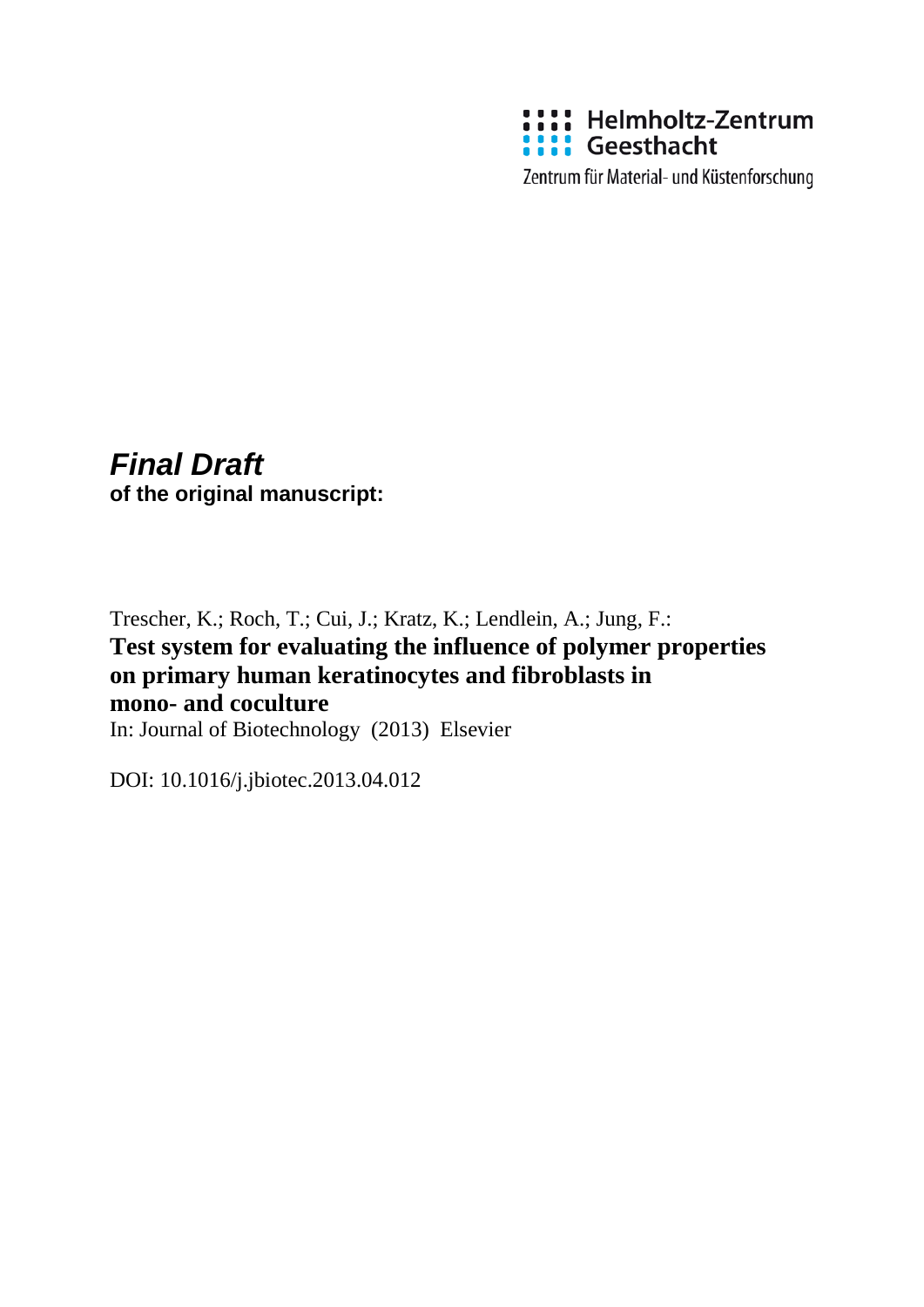# **Test system for evaluating the influence of polymer properties on primary human keratinocytes and fibroblasts in mono- and coculture**

Karoline Trescher<sup>a</sup>, Toralf Roch<sup>a,b</sup>, Jing Cui<sup>a,#</sup>, Karl Kratz<sup>a,b</sup>, Andreas Lendlein<sup>a,b\*</sup>, Friedrich Jung<sup>a,b</sup>

*a Institute of Biomaterial Science and Berlin-Brandenburg Center for Regenerative Therapies, Helmholtz-Zentrum Geesthacht, Kantstraße 55, 14513 Teltow, Germany b Helmholtz Virtual Institute − Multifunctional Biomaterials for Medicine, Teltow and Berlin, Germany*  # *Present address: BASF Construction Chemicals GmbH, Dr.-Albert-Frank-Strasse 32, 83308 Trostberg, Germany* 

\* To whom correspondence should be addressed: Phone: +49 (0) 3328 352450; Fax: +49 (0) 3328 352452; E-mail: andreas.lendlein@hzg.de

Interactions of cells with polymer-based biomaterials are influenced by properties of the substrate. Polymers, which are able to induce cell specific effects, gain increasing importance for biotechnology and regenerative therapies. A test system was developed, which allows studying primary human keratinocytes and fibroblasts in mono- and cocultures to analyze and operate the effect of polymer properties. This system offers to identify polymers for keratinocyte cultivation or wound dressings, since adherence, viability and functionality can be analyzed. Especially the coculture system enables the characterization of potential cell specific effects of polymer-based biomaterials. To establish a coculture test system, it is challenging to find a suitable culture medium, to identify initial seeding densities for comparable cell growth and to develop methods to distinguish and characterize both cell types.

Poly(*n*-butyl acrylate) networks (cP*n*BAs) as model biomaterials were used to demonstrate the applicability of our newly developed co-culture screening system for differential cell growth. The apparent Young's modulus of the cP*n*BAs differentially regulated fibroblasts and keratinocytes. Particularly, cP*n*BA73 with an apparent Young's modulus of  $930\pm140$  kPa measured in phosphate buffered saline (PBS) solution at ambient temperature (Yoshikawa et al., 2012) seemed to have favoring properties for keratinocyte adhesion, while fibroblast adhesion was not affected. For keratinocytes the concentration of some pro-inflammatory cytokines was lower on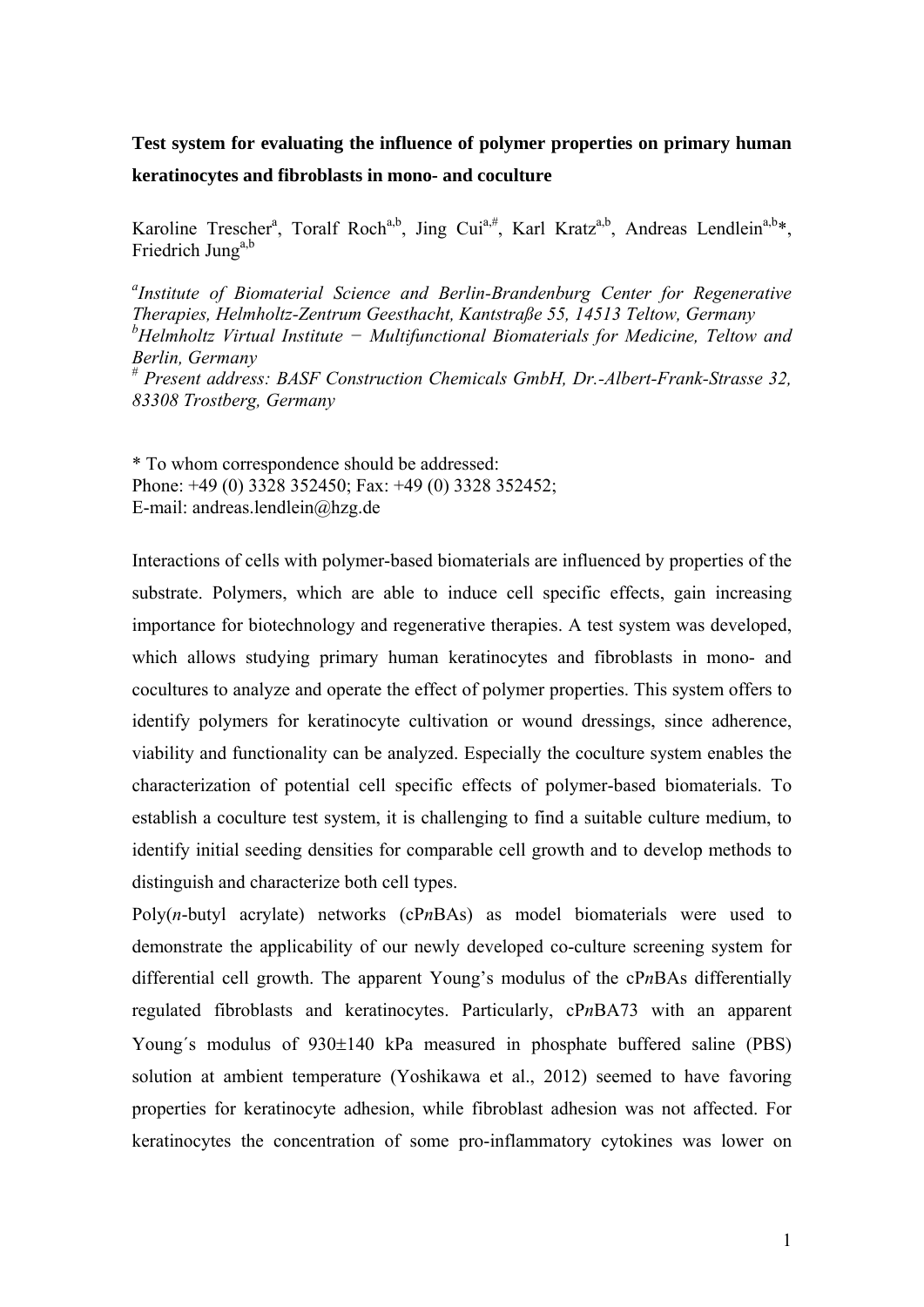cP*n*BA73 and a decreased deposition of collagen, elastin and fibronectin was observed in the coculture.

#### Keywords:

keratinocytes, fibroblasts, coculture, poly(*n*-butyl acrylate) networks, biomaterial characterization

### **1. Introduction**

Polymer-based biomaterials are increasingly explored for biotechnological applications and regenerative therapies. Biofunctional polymeric materials, designed to induce cell specific effects, are proposed as next generation of biomaterials. To obtain such cell specificity, chemical and physical properties of polymers have to be adjusted (Scharnagl et al., 2010; Shastri and Lendlein, 2009). The specificity of materials for different cell types can only be tested in coculture systems, which are for cutaneous cells for example keratinocytes and fibroblasts. *In vivo,* keratinocytes of the epidermis and fibroblasts of the dermis are separated by the basement membrane, but communicate by soluble factors (Kanitakis, 2002; Stark et al., 1999). Furthermore, during wound healing their proper interaction plays a critical role (Werner et al., 2007). To isolate keratinocytes from skin biopsies, the epidermal and dermal layer needs to be separated (Aasen and Izpisua Belmonte, 2010). Despite enormous improvements, the cultivation of keratinocytes is still challenging and a substrate favoring keratinocyte adhesion and proliferation over fibroblasts could overcome the need to separate the cell layers before seeding. Because of promoting paracrine interactions fibroblasts can be used as feederlayer for keratinocyte cultures, but their proliferation has to be limited to prevent overgrowth (Jubin et al., 2011; Rheinwald and Green, 1975, 1977). To evaluate potential cell specific effects of polymers aiming applications for the improved cultivation of keratinocytes and for skin regeneration, an appropriate test system would be useful. Systematic coculture studies for the effect of polymers on primary human keratinocytes and human fibroblasts are missing, but are required to clearly identify cell specific effects of the tested polymers. Therefore, a test system for the evaluation of effects on both cell types in mono- and cocultures was developed in the current study. Besides the chemical composition of the substrate and the topography (roughness and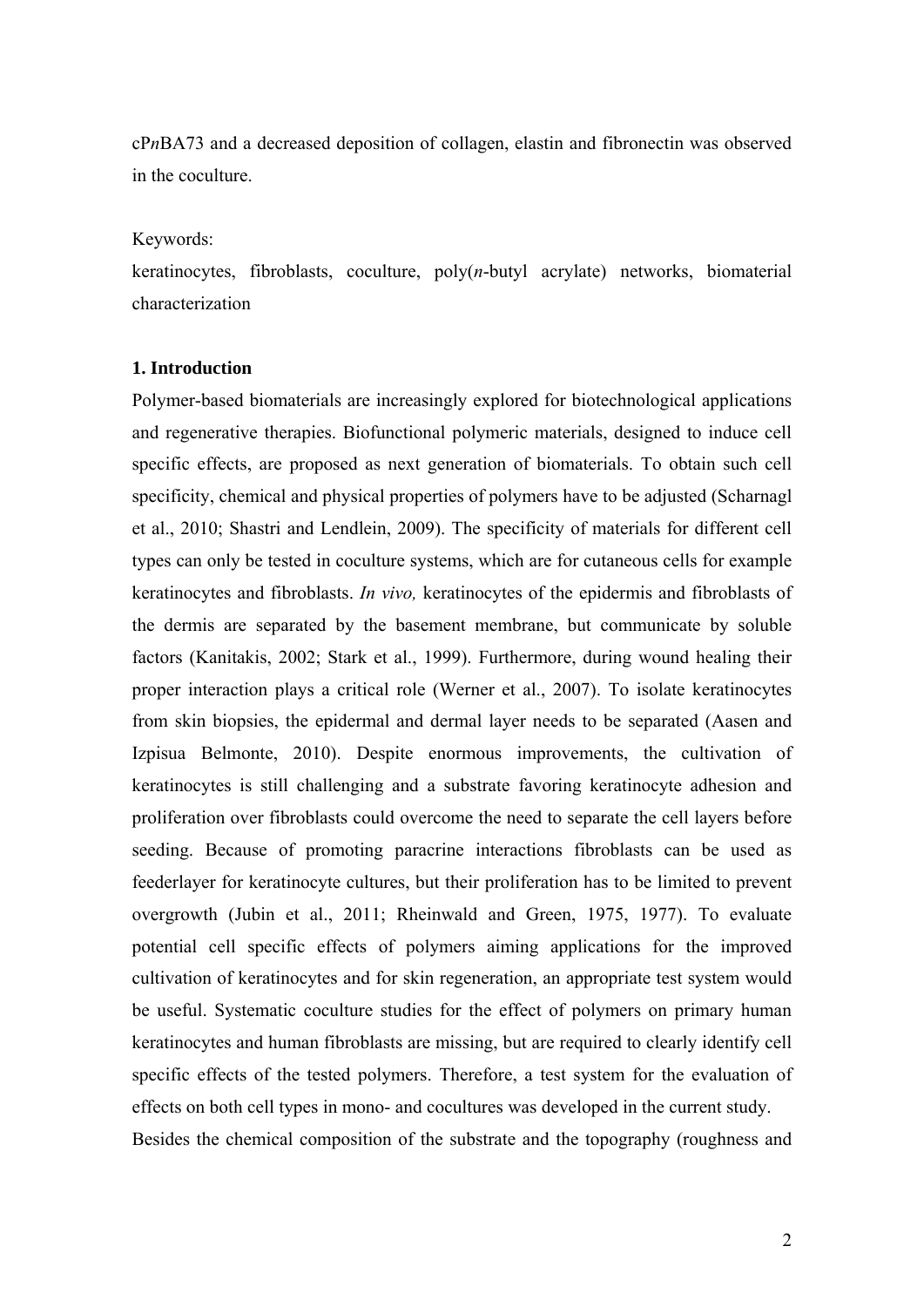geometry) (Jiang et al., 2011; Stoppato et al., 2013), the apparent Young´s modulus can influence cell adherence, viability and function (Georges and Janmey, 2005). Hydrophobic, transparent poly(*n*-butyl acrylate) networks (cP*n*BAs) in medical grade quality have been developed as potential candidate polymers for active regulation of several cell types. Their apparent Young´s modulus can be adjusted in a wide range by variation of its crosslinking density (Cui et al., 2011). In contrast to hydrogel-based biomaterials, the benefit of such hydrophobic polymers is that the apparent Young´s modulus is not influenced by exposure to physiological conditions (Braune et al., 2011).  $cPnBA$  networks with apparent Young's moduli of  $E=120\pm10$  kPa ( $cPnBA04$ ) and E=930±140 kPa (cPnBA73) (Yoshikawa et al., 2012) were selected as first model polymers to be analyzed with the new test system (Trescher et al., 2012a). The viability and the density of adherent cells, as well as their ratio in coculture and their functionality in terms of deposition of components of the extracellular matrix (ECM) were analyzed 48 hours after seeding the cells on the polymer samples. Since cP*n*BAs are flexible enough to be aligned to body curvatures and their transparency would enable the monitoring of the healing process, they could be potentially used as wound dressings. Therefore also the secretion of different cytokines and growth factors by the cells cultured on the polymers was studied.

#### **2. Materials and Methods**

# *2.1 Cultivation of primary human keratinocytes and primary human dermal fibroblasts*

Primary human keratinocytes and primary human dermal fibroblasts from adult donors (cryopreserved cells; Provitro, Berlin, Germany) were used for the experiments. Before seeding on the cP*n*BA samples, keratinocytes were cultured in serum free keratinocyte growth medium (KGM adv., Provitro) and fibroblasts in Dulbecco´s modified Eagle Medium (DMEM; LifeTechnologies, Darmstadt, Germany) supplemented with 10 vol- % fetal bovine serum (FBS) superior (Biochrom, Berlin, Germany). To subcultivate keratinocytes and fibroblasts, the cells were rinsed with phosphate buffered saline without calcium and magnesium (PBS-/-; Biochrom) and incubated with a 0.5 wt-% EDTA-solution (ethylenediaminetetraacetic acid in PBS-/-; Sigma-Aldrich, Munich, Germany) for 10 min. Afterwards, the cells were loosen with 0.025 vol-% trypsin/ 0.053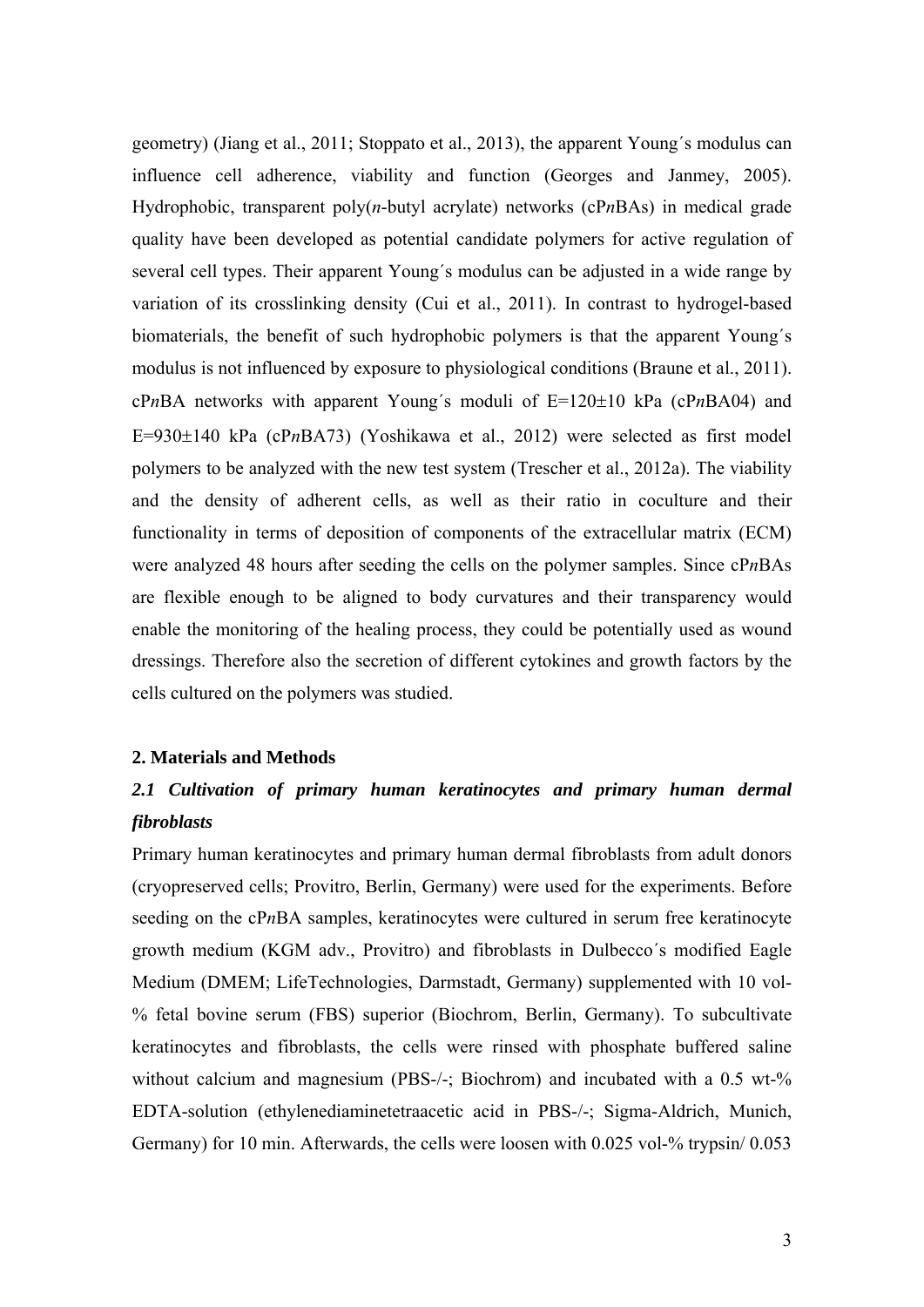mM EDTA (ATCC/LGC Standards GmbH, Wesel, Germany). The enzymatic activity of trypsin was stopped for fibroblasts and keratinocytes with DMEM+FBS10% and defined trypsin inhibitor (Invitrogen, Darmstadt, Germany), respectively. After centrifugation fibroblasts were resuspended in DMEM+FBS10% and keratinocytes were resuspended in KGM adv.

For the growth curves and the test system, KGM adv. was used as consistent medium for both cell types in mono- and coculture for resuspension and cultivation.

## *2.2 Determination of initial seeding densities (pilot study)*

Growth curves were performed to determine the baseline seeding densities for keratinocytes and fibroblasts to reach comparable cell numbers per ml or  $cm<sup>2</sup>$  in monoand coculture after 48 hours of cultivation.

To determine the optimal growth for monoculture conditions, cells were initially seeded at  $1\times10^4$ ,  $2\times10^4$  and  $3\times10^4$  cells/cm<sup>2</sup> on glass cover slips (hydrolytic class 1 glass; Ø 14 mm, thickness  $\# 1 = 0.13 - 0.16$  mm; Gerhard Menzel GmbH, Brunswick, Germany) in 24 well plates. After 12, 24, 36, 48, and 60 hours, cells were detached from the culture plates and viable cell numbers per ml were determined by the CASY system (Innovatis Systems/Roche Diagnostics, Mannheim, Germany).

To determine the optimal growth for coculture conditions, cells were initially seeded with  $5\times10^3$  cells/cm<sup>2</sup> and  $1\times10^4$  cells/cm<sup>2</sup> of each cell type. After 24, 48, 72, and 96 hours cells were stained for keratin 14 and vimentin (see chapter Material and Methods 2.4. Cell adherence and viability) to clearly identify and count the cell types by ImageJ (National Institutes of Health).

## *2.3 Polymer networks*

Poly(*n*-butyl acrylate) networks (cP*n*BAs) were synthesized by polymerization of *n*-butyl acrylate and a low molecular weight poly(propylene glycol) dimethacrylate (PPGDMA,  $M_n = 560$  g·mol<sup>-1</sup>) as crosslinker (Cui et al., 2011). For the synthesis of cP*n*BA04 a PPGDMA content of 0.4 wt-% in the starting reaction mixture was applied, and 7.3 wt-% PPGDMA for cP*n*BA73. The obtained cP*n*BAs exhibited similar surface properties with advancing contact angles ranging from  $\theta_{\text{advancing}} = 111^{\circ}$  to 123°, a surface roughness  $(R<sub>q</sub>)$  below 40 nm and an isoelectrical point at pH 3.7 observed in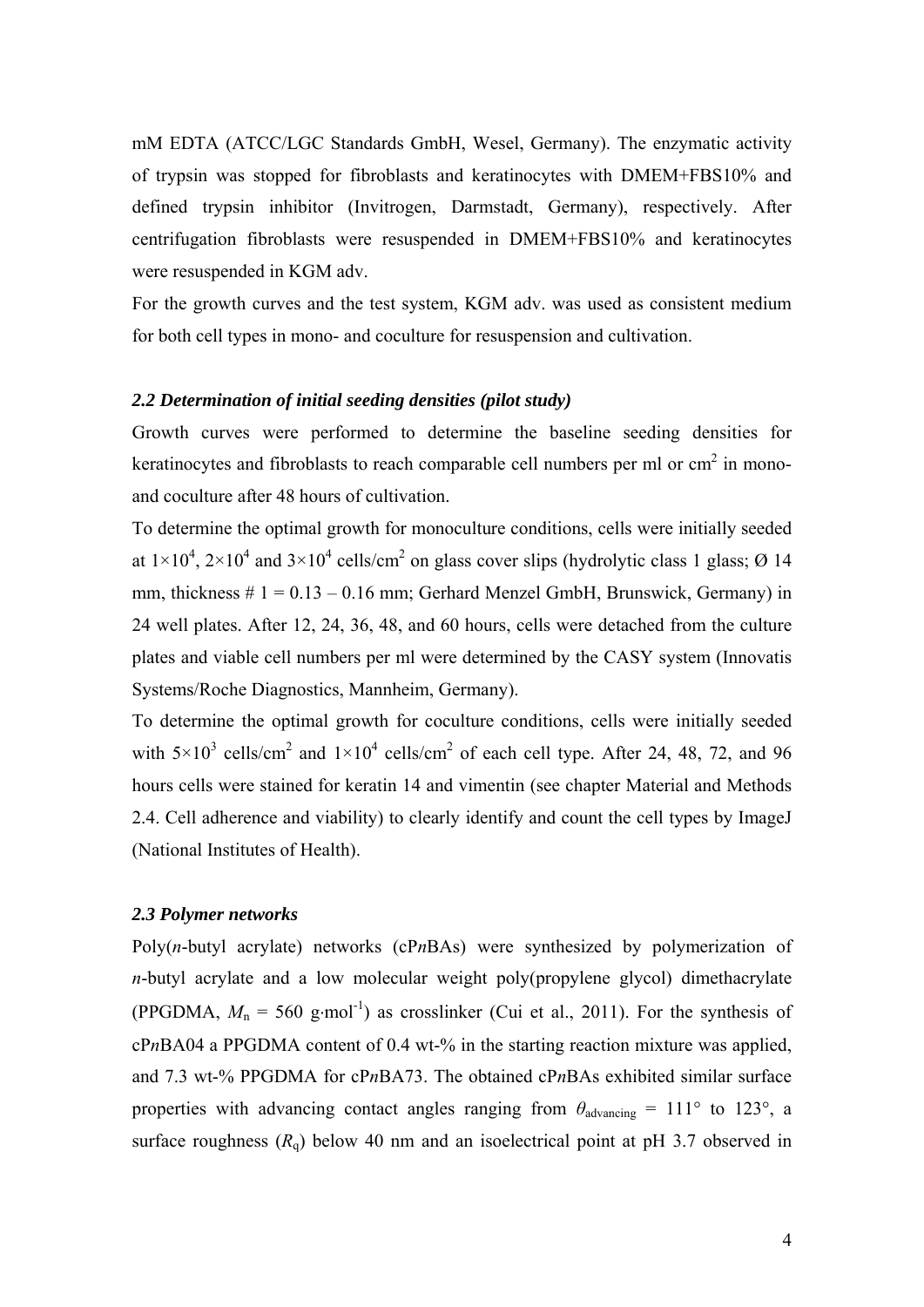streaming potential investigations (Hiebl et al., 2012).

The local mechanical properties were determined by an atomic force microscopy (AFM) based indentation method performed in a 10 mM phosphate buffered saline (PBS) solution with pH 7.4 at ambient temperature. Here, apparent Young´s moduli of  $E = 120\pm 10$  kPa for cPnBA04 and  $E = 930\pm 140$  kPa for cPnBA73 were obtained (Yoshikawa et al., 2012). Before biological tests started, all samples were sterilized by gas sterilization using ethylene oxide.

## *2.4 Cell adherence and viability*

Keratinocytes and fibroblasts were seeded on 13 mm diameter disks of both polymers in 24 well plates, either in monoculture  $(3\times10^4 \text{ cells/cm}^2)$  or coculture  $(1\times10^4 \text{ cells/cm}^2)$ each type, both cell types were seeded as one suspension). The cells were cultured for 48 hours in KGM adv. (5%  $CO<sub>2</sub>$ , 37 °C, humidified atmosphere). Glass coverslips (Menzel) were used as control material.

Cell viability was analyzed by live/dead staining as previously described (Trescher et al., 2012b) using fluorescein diacetate (FDA, 25 µg/ml; Sigma, Munich, Germany) and propidium iodide (PI; 2 µg/ml; LifeTechnologies). FDA visualized viable cells in green and PI the DNA of dead cells in red. Thereafter, one image was scanned from each sample by a confocal laser scanning microscope (cLSM Axiovert 200M, Zeiss, Jena, Germany) with 5fold magnification (n=3; see typical image at Figure 1a). From the densities of viable and dead cells, determined using the ImageJ software, the relative cell density (reflects the density of adherent cells on the respective sample related to the density of adherent cells on the glass control) and viability (density of viable  $cells \times 100/(density of viable cells + density of dead cells)$  were calculated.

Additional samples (n=3) were stained for keratin 14, vimentin, and DNA as described previously (Trescher et al., 2012b), as well as keratin 10 (monoclonal rabbit antibody to human keratin 10, ab76318, 1:250 (v/v), Abcam, Cambridge, UK and IgG anti-rabbit Cy5, Jackson Immuno Research, Newmarket, UK, 1:200  $(v/v)$ ) in addition. From each sample 5 fields of view were randomly chosen and scanned with the cLSM in 10-fold magnification. Keratin 14 was used as a specific marker of undifferentiated (basal) keratinocytes and vimentin was used to detect fibroblasts (Lammers et al., 2009). Thus both cell types could be clearly distinguished on coculture samples (see typical image at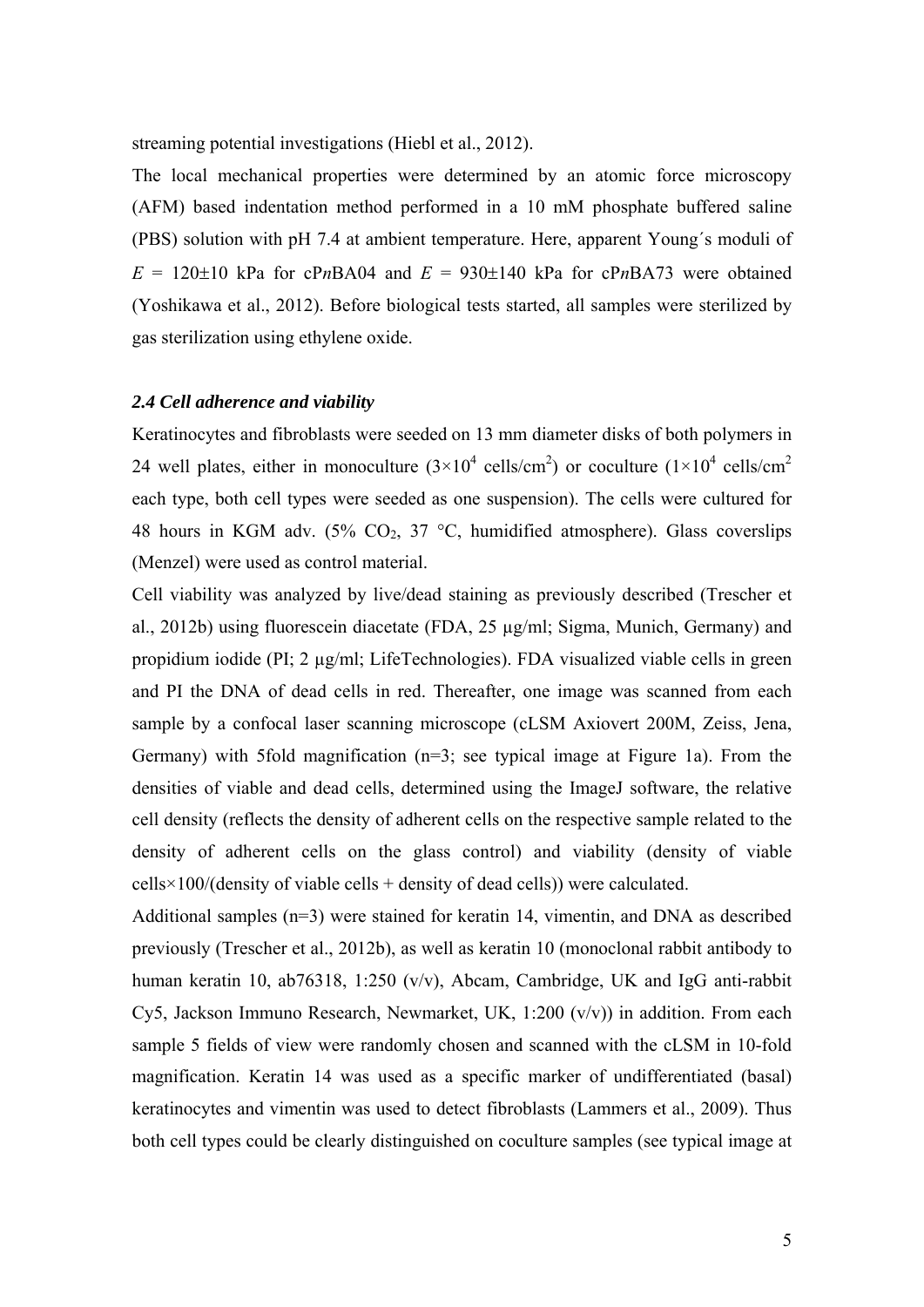Figure 1b; both cell types stained on glass) and counted with the ImageJ-Software in order to calculate the ratio of keratinocytes to fibroblasts types. In the monocultures the purity of cell population was confirmed by the keratin14/vimentin stain.



Figure 1: Representative images of cocultured keratinocytes and fibroblasts on glass after 48 hours culture.

(a) Viability staining; viable cells were labeled by fluorescein diacetate shown in green and the DNA of dead cells was labeled by propidium iodide shown in red.

(b) Immunocytochemical labeling of keratin 14 for keratinocytes, shown in yellow, and vimentin for fibroblasts, shown in violet. Cells could be clearly distinguished and counted with ImageJ.

(c) ECM staining; overlay image of immunocytochemical labeling of fibronectin, elastin, collagen I-V and the DNA (nuclei).

(d) Single channels of ECM staining with indicated stained components,  $bar = 50 \mu m$ . Images shown in pseudocolour.

Keratin 10 is a marker for suprabasal keratinocytes. Therefore keratin 10 positive cells were counted to detect potential influences of the polymers to the differentiation of keratinocytes.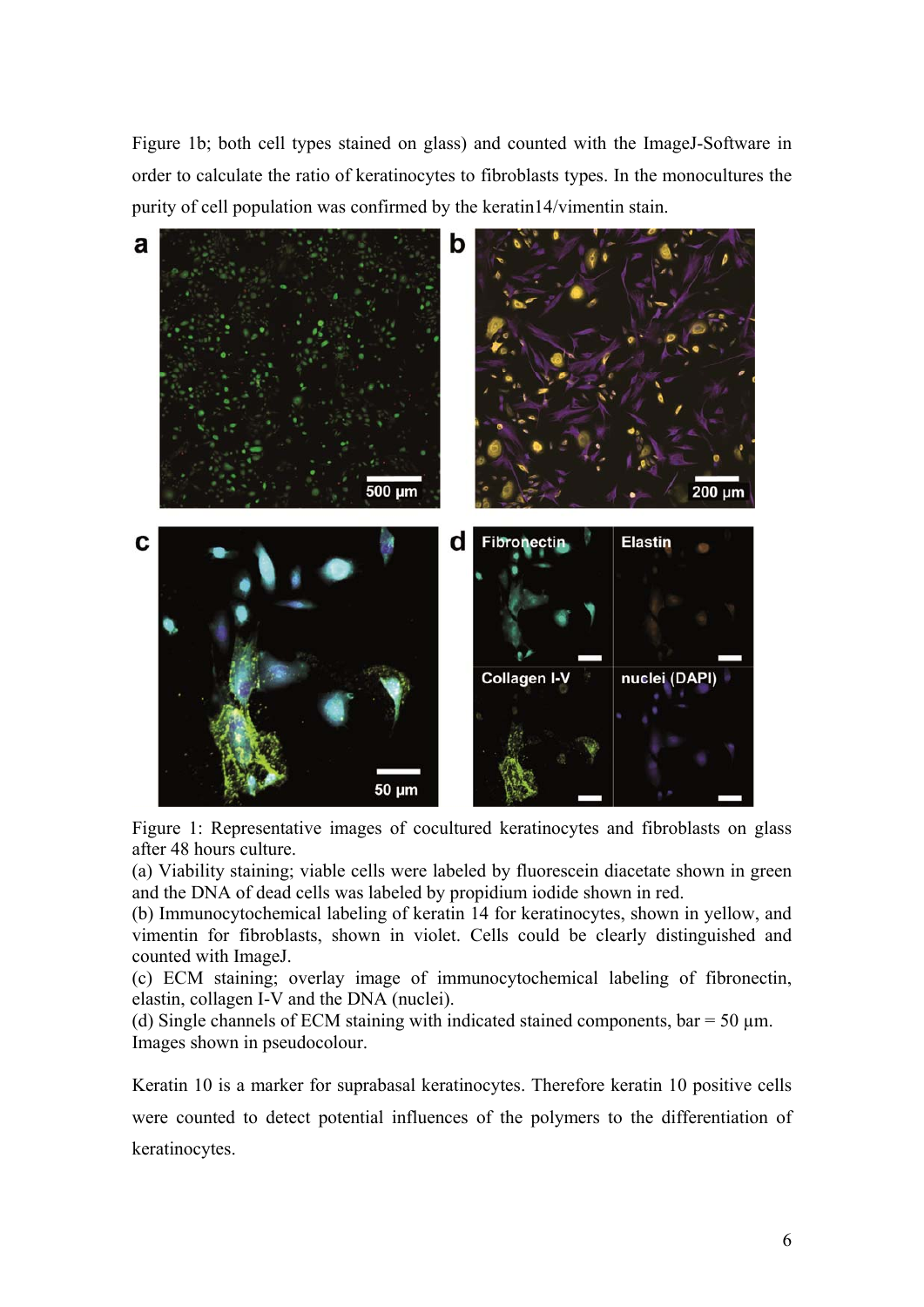#### *2.5 Analysis of deposited extracellular matrix (ECM) components*

To analyze the deposition of fibronectin, collagen (I-V) and elastin by the cells seeded on the polymers (cP*n*BA04 and cP*n*BA73), samples (n=3) were stained with corresponding primary (rabbit antibody to human collagen I-V, ab36064, 1:20  $(v/v)$ , Abcam; sheep antibody to human fibronectin, AF1918, 1:20 (v/v), R&D Systems, Minneapolis, USA; guinea pig antibody to human elastin, ab52115, 1:40 (v/v), Abcam) and secondary antibodies (IgG anti-rabbit Cy5 and IgG anti-sheep DyLight488, both Jackson Immuno Research and IgG anti-guinea pig Alexa555, Invitrogen, all 1:200 (v/v)) as well as 4',6-diamidino-2-phenylindole (DAPI; Carl Roth GmbH, Karlsruhe, Germany). Staining and embedding were performed as reported previously (Trescher et al., 2012b), except that 5 wt-% BSA + 0.3 vol-% Triton were used for blocking and antibodies were diluted in 1 wt-%  $BSA + 0.3$  vol-% Triton. From each sample 5 fields of view were randomly chosen and scanned with the cLSM in 40-fold magnification after excluding background and unspecific signals (see typical image at Figure 1c and 1d). From the images the stained area for each channel (fluorescence intensity above a given threshold) was measured as a value in  $\mu$ m<sup>2</sup> with the LSM Image Browser Software 4.2.0.121 (Zeiss, Jena, Germany). DAPI stained DNA was counted to represent the cell number. Afterwards the quotient of stained area per cell number  $(\mu m^2/cell)$  was calculated from each picture. Quotients of the 5 pictures were averaged for each sample. The mean and standard deviations were calculated from 3 samples.

### *2.6 Secretion of cytokines and growth factors*

Supernatants of the cells seeded on the polymers (n=6) were harvested and analyzed for interleukin(IL)-1α, IL-1β, IL-6, IL-8, IL-10, IL-12, tumor necrosis factor alpha (TNFα), granulocyte macrophage colony stimulating factor (GM-CSF), vascular endothelial growth factor (VEGF) and hepatocyte growth factor (HGF) using the multi-plex System (Bio-Plex200, BioRad, Munich, Germany) according to manufacturer's instructions. Keratinocyte growth factor (KGF) concentrations were analyzed by an enzyme-linked immunosorbent assay (ELISA; R&D, Minneapolis, USA). A plate was prepared according to supplier's instruction and absorbance was measured in an ELISA reader at 450 nm (Tecan, Männedorf, Switzerland) after 20 min incubation.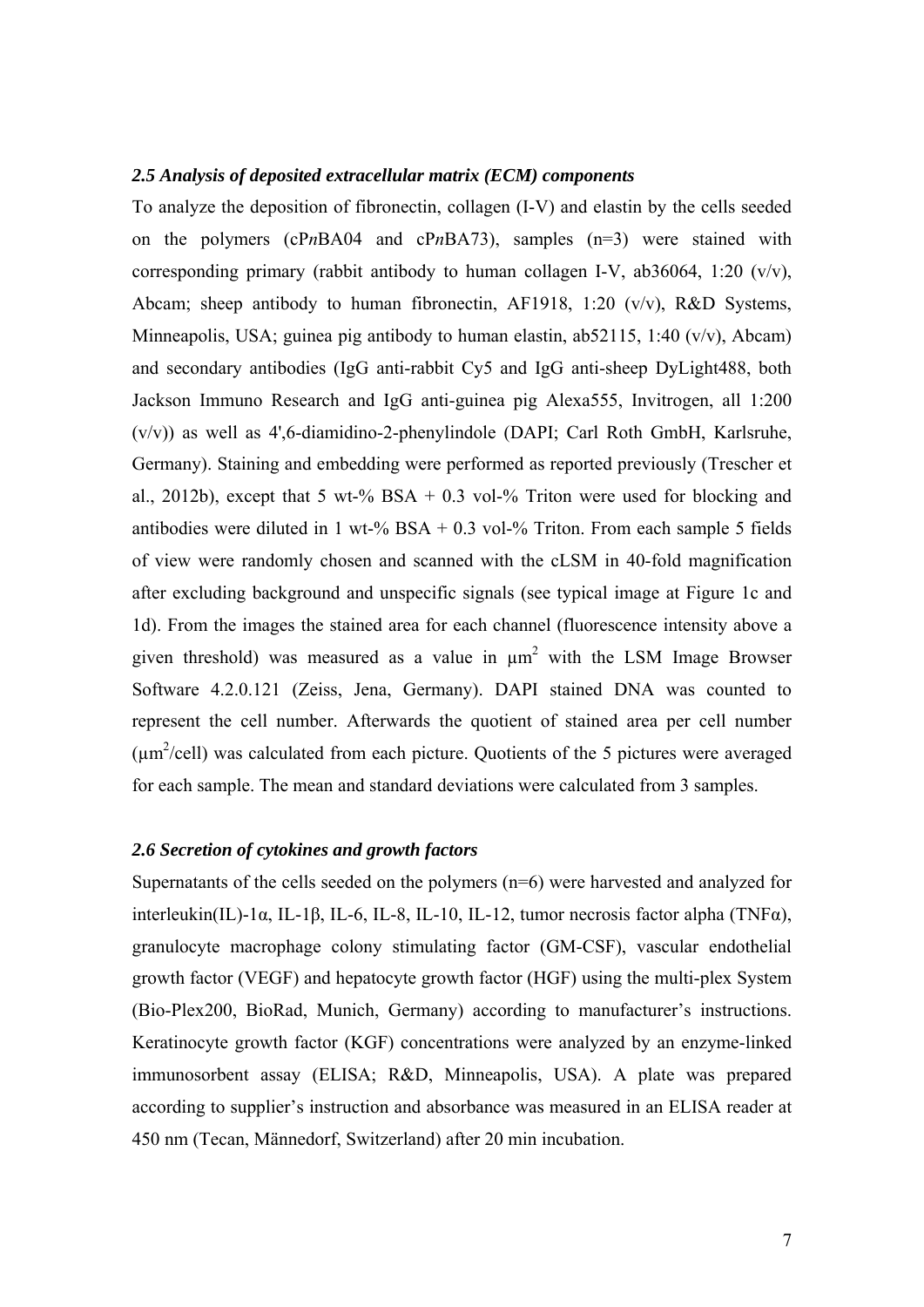#### *2.7 Statistics*

Gaussian distribution of the samples was tested using Kolmogorov and Smirnov test. For the statistical analysis of soluble factors  $(n=6)$ , unpaired t-test using Prism5 was used. To analyze growth curves a two-way ANOVA with a Bonferroni post-test was performed. The null hypothesis was rejected with a probability  $\alpha$  of less than 0.05. For viability, selectivity and ECM components no statistical analyses were performed because of the low sample size (n=3). Tendencies were stated from the values.

### **3. Results and Discussion**

In the current study, a coculture test system for evaluating the effect of polymer properties on primary human keratinocytes and primary human dermal fibroblasts at the same time was established. Such a test system should allow the identification of polymers favorable for keratinocyte cultivation or applications in skin regenerative medicine. Since the isolation and cultivation of keratinocytes is still challenging, e.g. a polymer, which supports keratinocyte adhesion but limits fibroblast adhesion could improve the keratinocyte isolation and culture. Since keratinocytes and fibroblasts interact with each other via soluble factors, it is especially important to determine, how the cells are influenced by polymer properties in coculture.

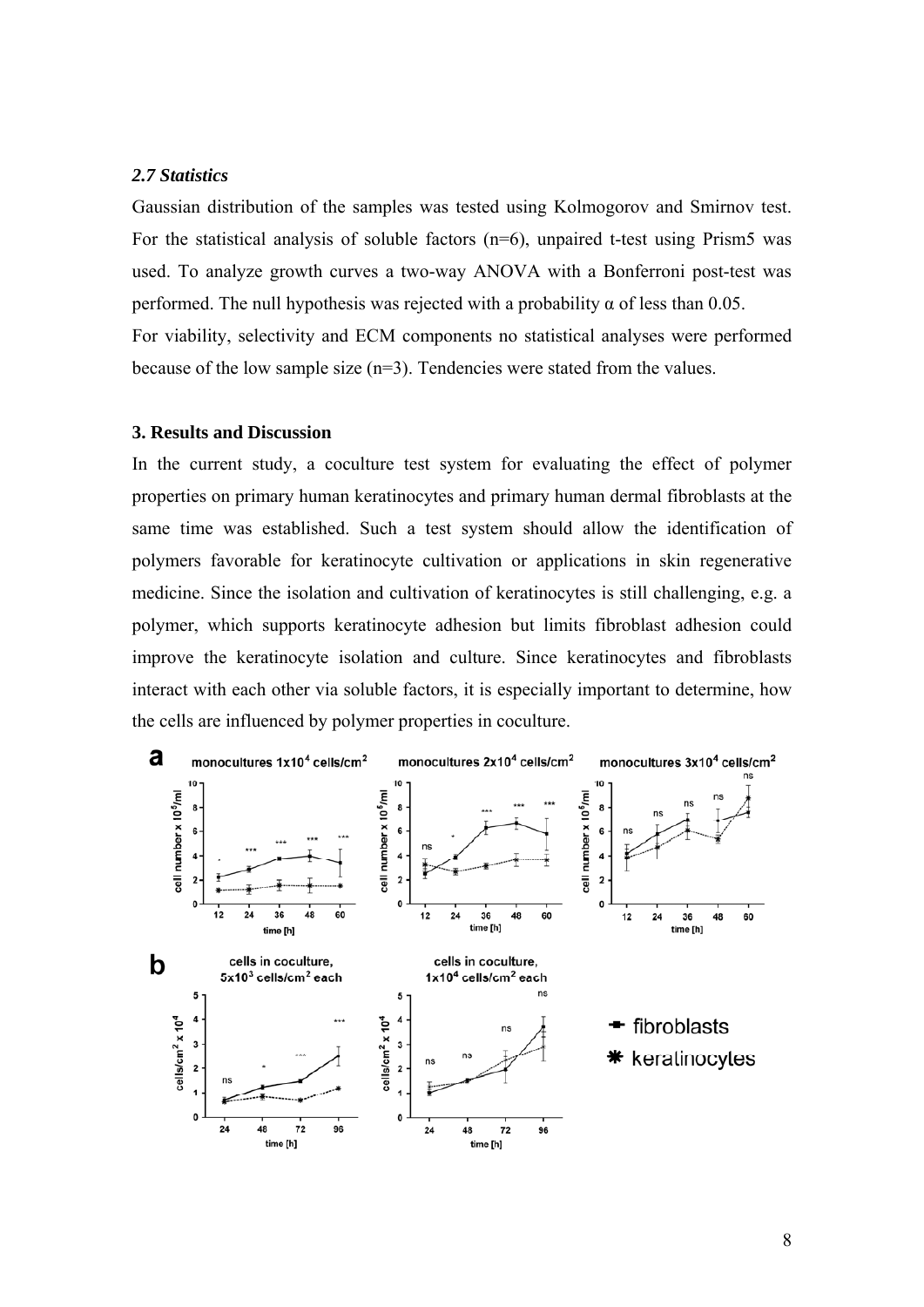Figure 2: Growth curves of primary human keratinocytes and fibroblasts on glass (a) Monocultures with initial seeding densities of  $1\times10^4$  cells/cm<sup>2</sup>,  $2\times10^4$  cells/cm<sup>2</sup> and  $3 \times 10^4$  cells/cm<sup>2</sup>. Viable cell numbers per ml determined with CASY system at the indicated time points were plotted.

(b) Keratinocytes and fibroblasts were seeded as cocultures with initial seeding density of  $5 \times 10^3$  cells/cm<sup>2</sup> and  $1 \times 10^4$  cells/cm<sup>2</sup> each cell type. The cocultured cells were stained for keratin 14 and vimentin so that the cell types could clearly be distinguished and counted with ImageJ.

Data represent mean of 4 samples  $\pm$  standard deviation. A two-way ANOVA was performed (ns:  $p > 0.05$ ; \*p<0.05, \*\*\*p<0.001).

Within the pilot study and the test system, both cell types were cultured in KGM adv. as common medium in monocultures as well as in coculture. Keratinocytes did not proliferate in DMEM supplemented with 10 vol-% FBS, which is the regular medium for the fibroblasts (data not shown). Fibroblasts proliferated and showed a physiological morphology during culture in KGM adv. at least for 4 days. A sufficient proliferation and conformance of cell numbers per ml of both cell types was found according to the growth curves determined in the pilot study for an initial seeding of  $3\times10^4$  cells/cm<sup>2</sup> (Figure 2a). Cultures of both cell types reached 90% confluence after 48 hours in the centre of the well. For the cocultured cells, a suitable conformance of cell densities and proliferation for both cell types was found for an initial seeding of  $1\times10^4$  cells/cm<sup>2</sup> (Figure 2b). In the following, an example for testing the influence of polymer properties is described using the established test system. Two poly(*n*-butyl acrylate) networks were chosen as model substrates, to analyze the influence of the substrates apparent Young´s modulus on keratinocytes and fibroblasts. Previous studies for cP*n*BA04 and cP*n*BA73 (Cui et al., 2011) revealed an endotoxin content below the limit set by the US Food and Drug Administration of 0.5 EU/ml (Gorbet and Sefton, 2005) and were tested to be cellcompatible (Cui et al., 2011; Roch et al., 2012). Additionally, it was shown that cP*n*BAs did not activate innate immune mechanisms (Roch et al., 2012) and could serve as a potential substrate for endothelial cells (Hiebl et al., 2012), as well as for monocytes (Mayer et al., 2012).

In the current study, a higher relative cell density was found for keratinocytes in monoculture on cPnBA73 with 81%±10% compared to cPnBA04 with 57%±8% (Figure 3a). The relative cell density of fibroblasts in monoculture was comparable on both materials (cP*n*BA04: 50%±15%, cP*n*BA73 59%±20%). However, the relative cell density of the coculture was reduced when compared to the monocultures, but did not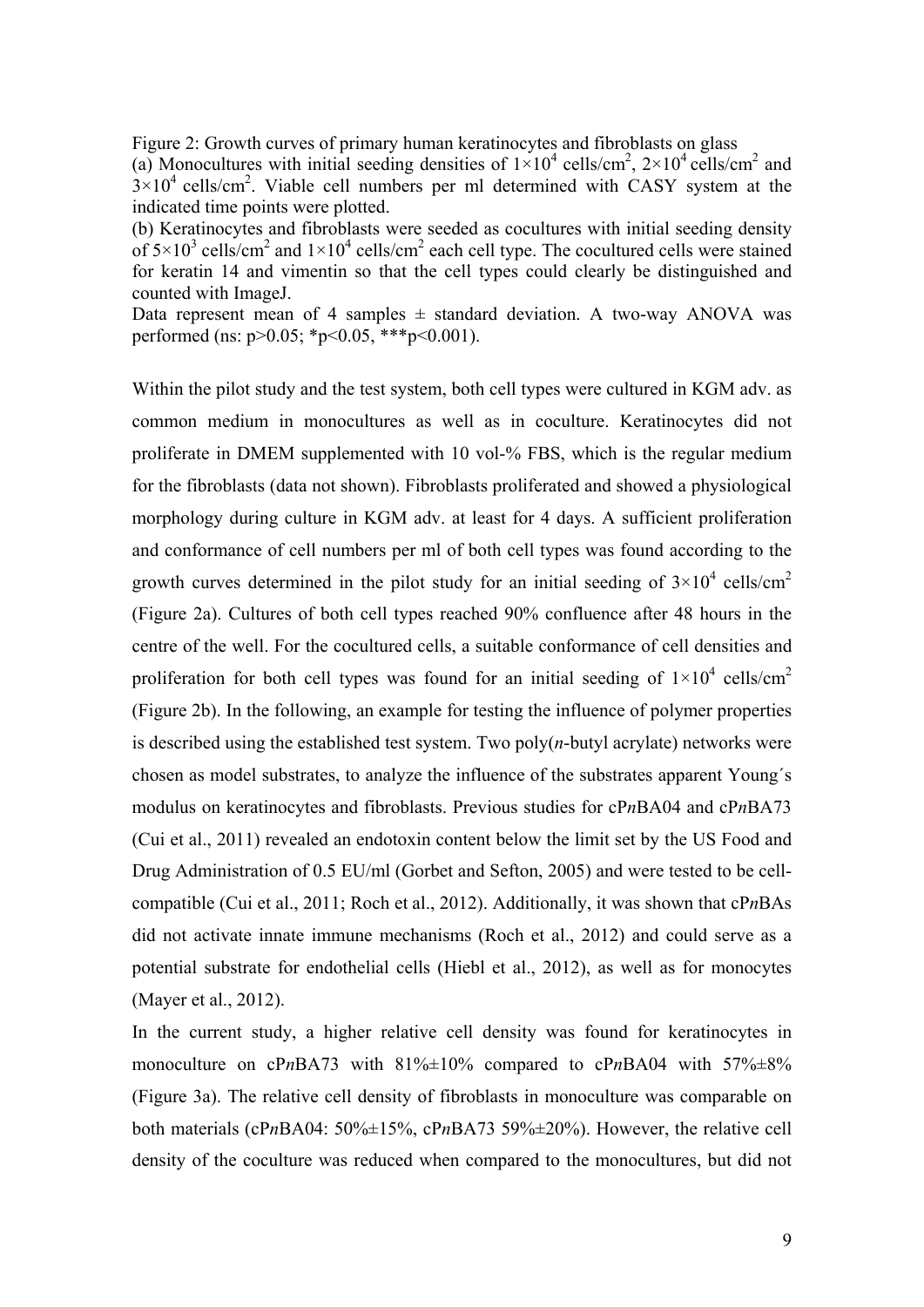substantially differ for the two cPnBAs (cPnBA04  $20\% \pm 11\%$ , cPnBA73 36% $\pm 15\%$ ) (Figure 3a). The cell viability on both polymers (Figure 3b) revealed similar levels for adherent keratinocyte monocultures (cP*n*BA04: 94%±2%, cP*n*BA73: 95%±1%). However, monocultured fibroblasts showed a slightly reduced viability on cP*n*BA73 (84%±13%) when compared to cP*n*BA04 (95%±3%).



Figure 3: Viability staining of keratinocyte and fibroblast monocultures as well as coculture of both cell types after 48 hours culture on cP*n*BA04 and cP*n*BA73. (a) Relative cell density (density of adherent cells on the respective sample related to the density of adherent cells on the glass control).

(b) Viability (calculated as density of viable cells×100/(density of viable cells + density of dead cells)).

Data represent mean for three samples  $\pm$  standard deviation.

The viability of cocultured cells was 84%±15% on cP*n*BA04 and 86%±9% on cP*n*BA73. Conclusively, the cell viability was between 85% and 95% and was comparable to glass (control culture), indicating that cP*n*BAs did not exert negative effects on keratinocytes and fibroblasts. In order to count the keratinocytes and fibroblasts in the coculture samples unambiguously and not only rely on the different morphologies of the cell types, they were stained for specific markers. Keratin 14 was used as a specific marker of undifferentiated (basal) keratinocytes, keratin 10 as a marker for differentiated (suprabasal) keratinocytes and vimentin was used to detect fibroblasts. The counting revealed a higher density of keratinocytes on cP*n*BA73 (compared to cP*n*BA04), while the density of fibroblasts was comparable on both cP*n*BAs. A keratinocyte/fibroblast ratio of 5.3±2.0 revealed on cP*n*BA73 compared to a ratio of 2.6±0.9 on cP*n*BA04, which indicates a keratinocyte favoring effect. Less than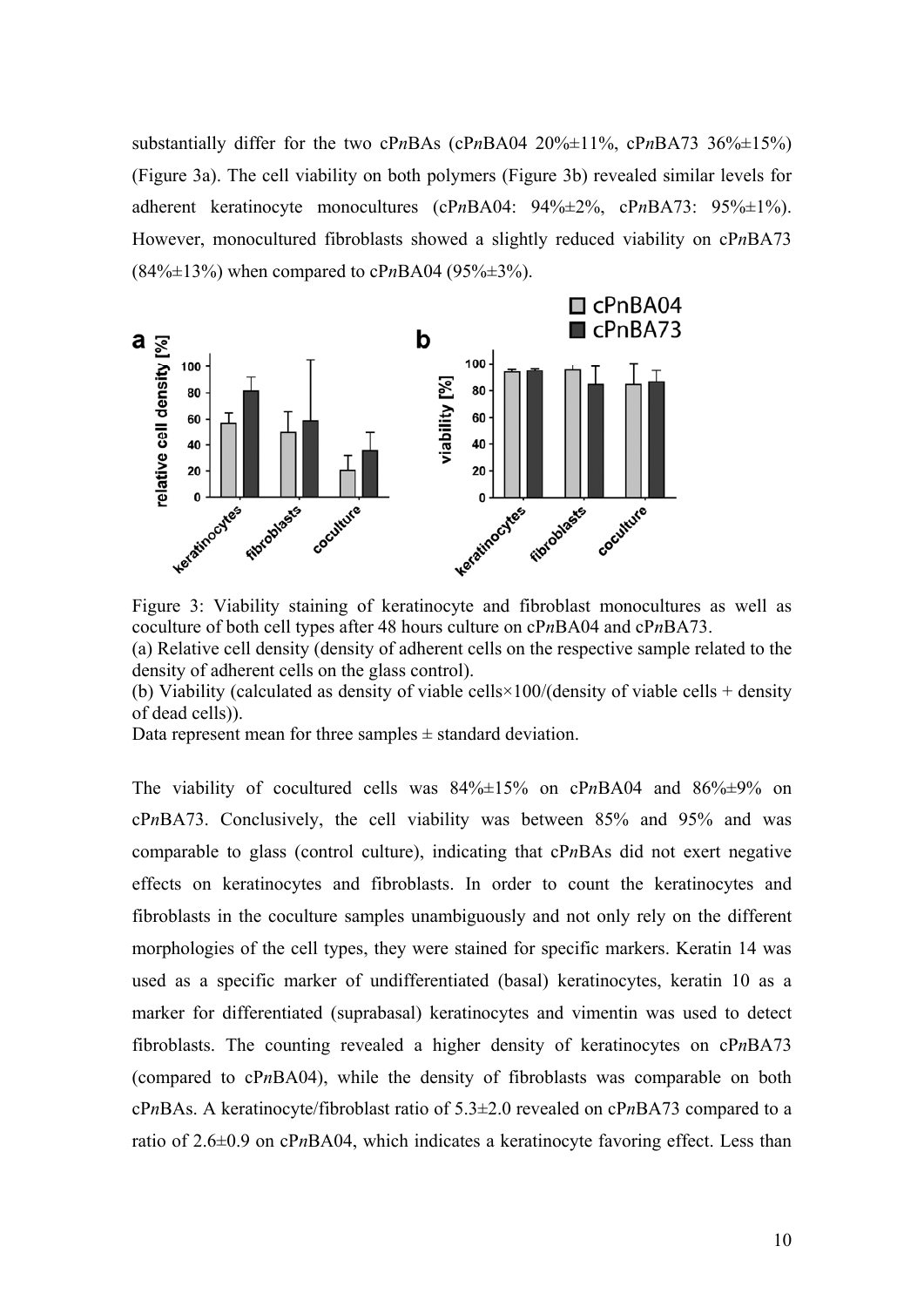1% of differentiated keratin 10 positive keratinocytes were found on the samples (monoculture cP*n*BA04 with 0.2%±0.1%; cP*n*BA73 0.8%±0.2%; coculture cP*n*BA04:  $0.4\% \pm 0.1\%$ ; cPnBA73:  $0.2\% \pm 0.2\%$  as well as on the control (monoculture: 0.37%±0.17%; coculture: 0.04%± 0.04%). No effect of the cP*n*BAs can be stated from that, but it could be shown that proliferative cultures were present. From the mentioned results, both cP*n*BAs could have potential applications as substrates for keratinocytes as well as fibroblasts, while cP*n*BA73 might improve keratinocyte culture.

The deposition of ECM-components was analyzed as an aspect of cell functionality. A comparable deposition of the analyzed ECM components, calculated as area per cell, could be detected for keratinocytes in monoculture. A lower deposition of fibronectin  $(cPnBA04: 47\pm35 \mu m^2/cell, cPnBA73: 140\pm155 \mu m^2/cell)$  and collagen  $(cPnBA04:$  $26\pm10$   $\mu$ m<sup>2</sup>/cell, cPnBA73:  $107\pm66$   $\mu$ m<sup>2</sup>/cell) was observed in comparison to fibroblasts. For the elastin deposition, values of  $545\pm195 \mu m^2/cell$  on cPnBA04 and 618 $\pm$ 18  $\mu$ m<sup>2</sup>/cell on cPnBA73 could be detected (Figure 4a). Fibroblasts in monocultures showed comparable values of deposited fibronectin (cP*n*BA04: 379±224  $\mu$ m<sup>2</sup>/cell, cPnBA73: 461±397  $\mu$ m<sup>2</sup>/cell) and elastin (cPnBA04: 678±372  $\mu$ m<sup>2</sup>/cell,  $cPnBA73$ : 513 $\pm$ 253  $\mu$ m<sup>2</sup>/cell) on both polymers, but the value for collagen was higher on cPnBA04 (1328 $\pm$ 562  $\mu$ m<sup>2</sup>/cell) compared to cPnBA73 (529 $\pm$ 139  $\mu$ m<sup>2</sup>/cell) (Figure 4b). In cocultures, a tendency toward higher amounts of ECM deposition on cP*n*BA04 compared to cP*n*BA73 for all three tested proteins was observed: fibronectin (cP*n*BA04: 221 $\pm$ 139  $\mu$ m<sup>2</sup>/cell, cPnBA73: 64 $\pm$ 10  $\mu$ m<sup>2</sup>/cell), collagen (cPnBA04: 742 $\pm$ 263  $\mu$ m<sup>2</sup>/cell,  $cPnBA73$ :  $428\pm140 \mu m^2/cell$ ) and elastin ( $cPnBA04$ :  $1045\pm327 \mu m^2/cell$ ,  $cPnBA73$ :  $758 \pm 22 \mu m^2$ /cell) (Figure 4c). This tendentially reduced deposition of ECM components might be an effect or a cause of the reduced cell density of fibroblasts on cP*n*BA73.

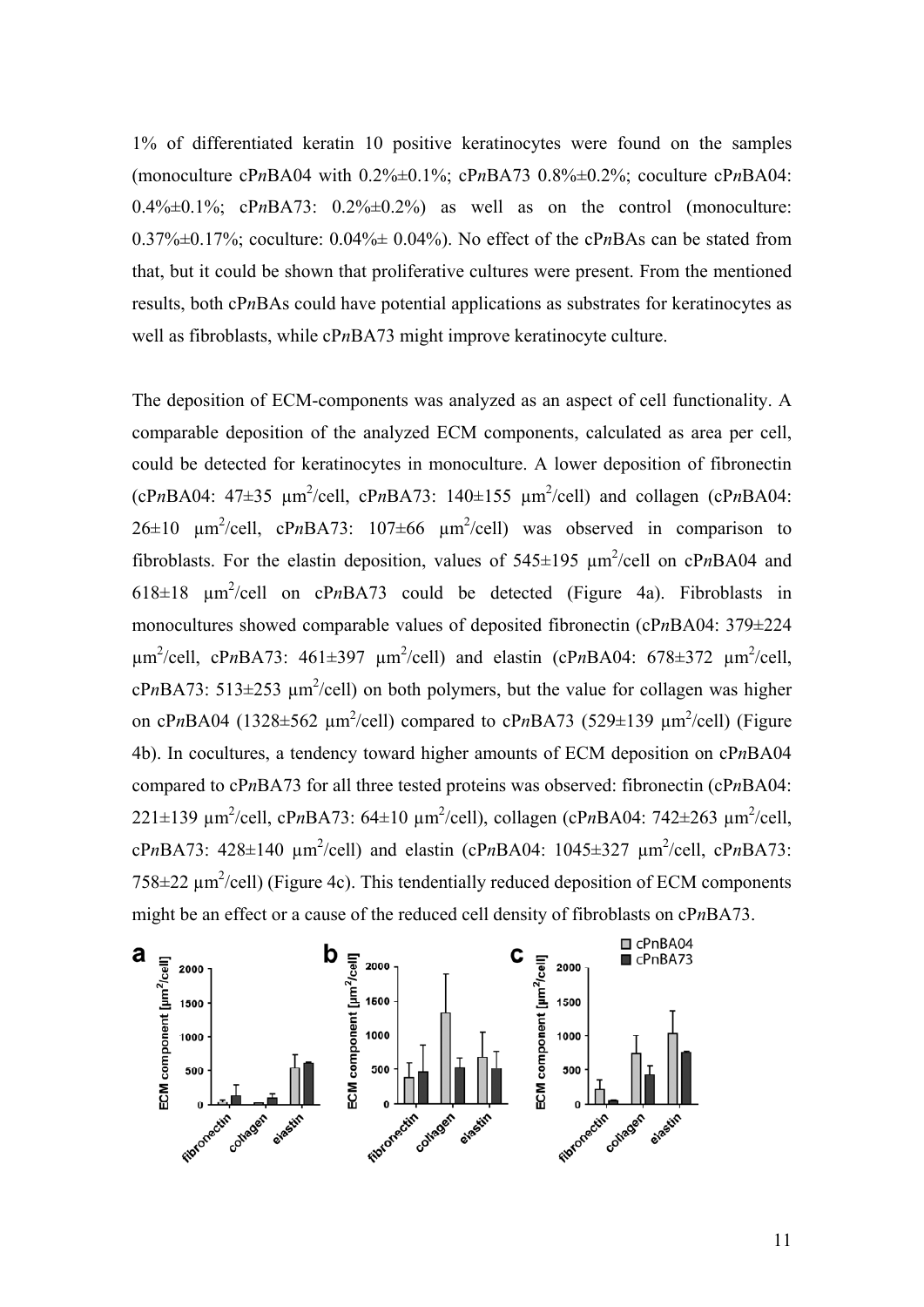Figure 4: Deposited ECM component per cell in  $\mu$ m<sup>2</sup>/cell for keratinocytes (a), fibroblasts (b) and coculture (c) after 48 hours culture on cP*n*BA04 and cP*n*BA73. Data represent mean for three samples  $\pm$  standard deviation; 5 fields of view were averaged from every sample.

Due to the transparency and elasticity of the cP*n*BAs, applications in the field of skin regeneration might be feasible. To ensure safety and thus enable future medical applications, the polymer networks should not induce the secretion of factors triggering allergy- or skin irritation (Corsini and Galli, 1998; Wilmer et al., 1994). As part of the first barrier of the body, keratinocytes are capable of expressing and releasing several cytokines and growth factors, which can act on keratinocytes but also on other cells of the epidermis as well as on fibroblasts and other cells in the dermis (Grone, 2002; McKenzie and Sauder, 1990). Dermal fibroblasts are also capable of secreting soluble factors (Apte, 1995; Kubo and Kuroyanagi, 2005). Since cP*n*BAs might trigger cytokine release or influence the communication of cells with their environment, the secretion of IL-1α, IL-1β, IL-6, IL-8, IL-10, IL-12, TNFα, GM-CSF, VEGF, HGF, and KGF was analyzed after culturing the cells for 48 h on the samples (Figure 5). Significantly higher concentrations of several pro-inflammatory cytokines and growth factors were observed after culturing keratinocytes on cP*n*BA04 in comparison to cP*n*BA73 (Figure 5a).

In contrast to cP*n*BA73, on cP*n*BA04 a higher concentration of IL-1α was found for keratinocyte monoculture (cP*n*BA04: 813±128 pg/ml vs. cP*n*BA73: 592±30 pg/ml, p=0.0021). Keratinocytes contain large amounts of preformed IL-1 $\alpha$ , which can be released after cell impairment. This can induce the secretion of IL-6 and IL-8 (Corsini and Galli, 1998), which would partially explain the additionally increased concentration of IL-8 in cP*n*BA04 keratinocytes monoculture (cP*n*BA04: 326±60 pg/ml vs. cP*n*BA73: 254±46 pg/ml, p=0.0398). The pro-inflammatory cytokine IL-12 was also higher on cPnBA04 in contrast to cPnBA73 (266 $\pm$ 17 pg/ml vs. 240 $\pm$ 22 pg/ml, p=0.0456). GM-CSF (127 $\pm$ 14 pg/ml vs. 86 $\pm$ 10 pg/ml, p<0.0001) and VEGF (1680 $\pm$ 166 pg/ml vs. 1492±83 pg/ml, p=0.0321) showed also higher concentrations in the cP*n*BA04 keratinocytes monoculture in contrast to cP*n*BA73. In contrast, a significantly lower level of IL-6 (153 $\pm$ 27 pg/ml vs. 184 $\pm$ 16 pg/ml, p=0.0363) was found from supernatants of keratinocyte monoculture on cP*n*BA04 in comparison to cP*n*BA73.

For fibroblast monocultures (Figure 5b), no changes in the secretion of cytokines and growth factors were detected, except a significantly higher concentration of IL-6 on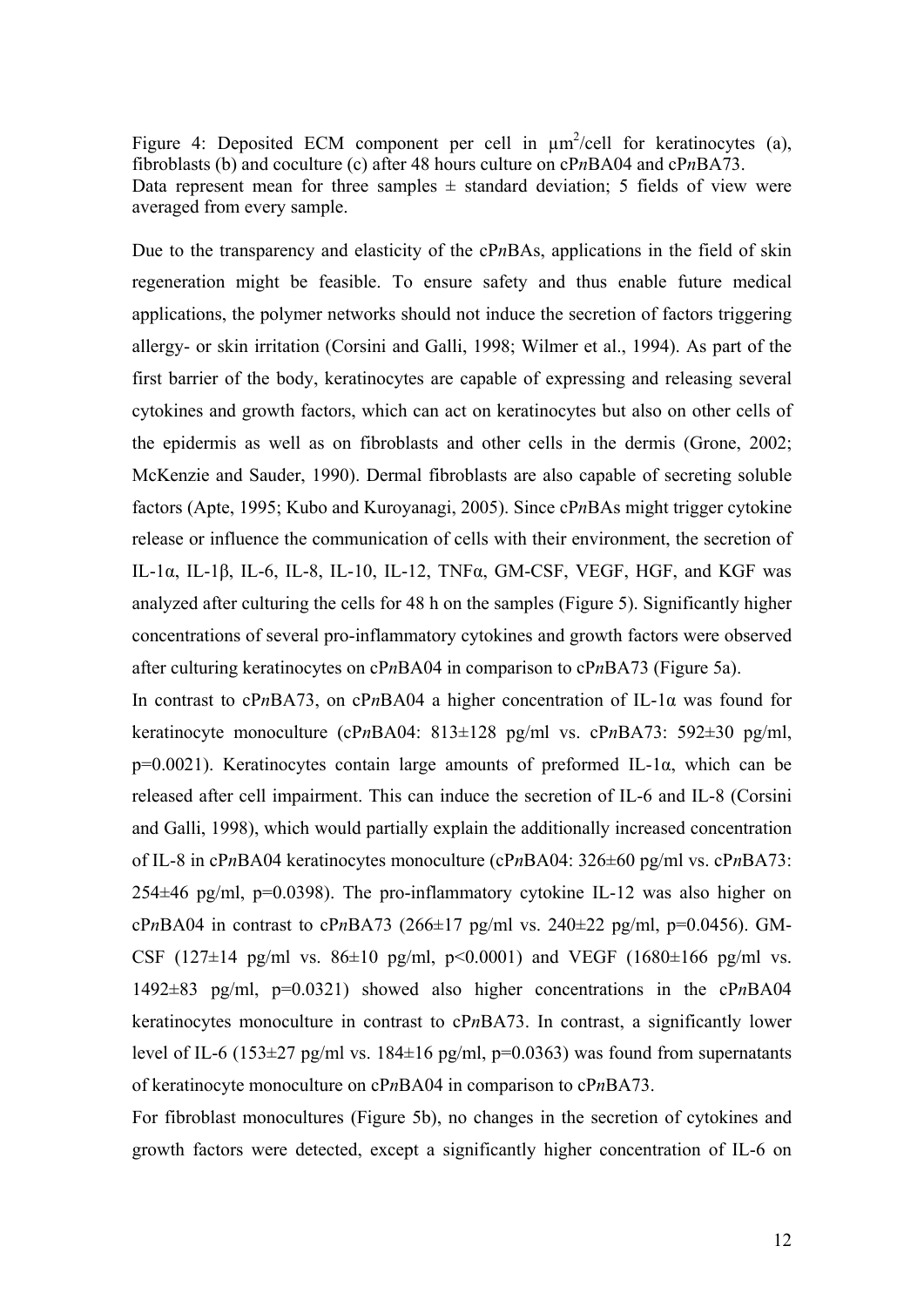cP*n*BA04 (531±160 pg/ml) in contrast to cP*n*BA73 (379±40 pg/ml, p=0.0476). Also in the coculture supernatants, no significant differences were found between the two polymer networks (Figure 5c). However, the concentrations for IL-6 and IL-8 in the coculture were significantly higher on both  $cPnBAs$  ( $p<0.0001$  each) compared to the monocultures, which is in good agreement with the literature (Waelti et al., 1992). IL-6 is a pro-inflammatory cytokine, which is reported to stimulate the proliferation of cultured keratinocytes (Grossman et al., 1989). The concentration of the antiinflammatory cytokine IL-10 in the supernatant did not differ between the polymers, neither in the monocultures nor in coculture. The concentration of the pro-inflammatory factor TNF $\alpha$  in the supernatant was below the detection limit in all cultures. HGF and KGF (for KGF see Figure 5d) are predominantly secreted by fibroblasts. Both factors stimulate the migration as well as the proliferation of keratinocytes (Shirakata, 2010). However, no differences could be detected comparing the supernatants of cell cultures on both polymers. From the results, it could be assumed that cP*n*BA73 might induce less irritant effects to the epidermis when applied as wound dressing.



Figure 5: Secretion of cytokines and growth factors by keratinocytes (a), fibroblasts (b) and cocultured cells (c) on cP*n*BA04 and cP*n*BA73 after 48 hours culture. (d) Concentrations of KGF measured in the cell culture supernatant. Dotted line indicates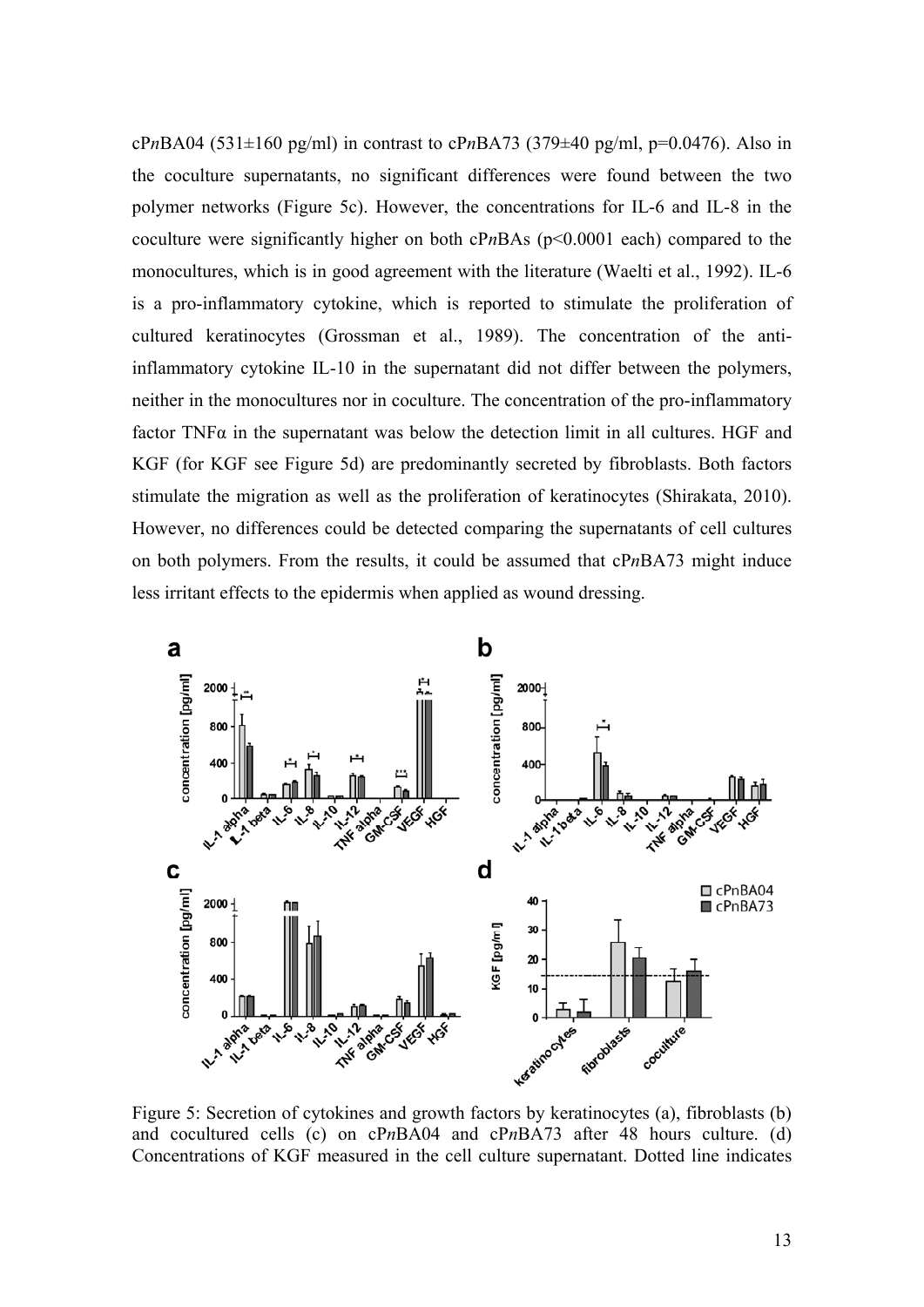#### the detection limit of the ELISA.

Data represent mean for six samples  $\pm$  standard deviation. An unpaired t-test was performed (\*p<0.05, \*\*p<0.005, \*\*\*p<0.0005).

Since the surface properties (roughness, zeta-potential and wettability) of both investigated cP*n*BAs were comparable, it can be hypothesized that the different apparent Young´s modulus of the cP*n*BAs induced the different behavior of the cells. Effects of the substrates apparent Young´s modulus were described to be mediated by mechanotransduction, meaning the conversion of mechanical forces into biochemically relevant information. In this process, cell adhesions, the cytoskeleton and adaptor proteins are involved (mainly integrins, connected to actin filaments, e.g. via talin, vinculin, paxilin; also called focal adhesions) (Hoffman et al., 2011). On stiffer polymers stronger forces are generated due to the higher resistance of the substrate, which will be translated into an impact to the cell behavior via intracellular signaling pathways. For cP*n*BAs an influence of apparent Young´s modulus on endothelial cells was reported previously (Hiebl et al., 2012). The cell density and the actin stress fiber formation were lower on the stiffer substrate (cP*n*BA73), likely due to weaker formation of focal adhesions. Besides a large variety of reports about the influence of substrate apparent Young´s modulus to different cell types (Georges and Janmey, 2005; Yeung et al., 2005), recently also the effect to a keratinocyte cell line (HaCaT) was analyzed (Wang et al., 2012). It was demonstrated that the proliferation of the HaCaT cells on a silicon substrate with an apparent Young´s modulus of 200 kPa was higher than on silicon with a 10-fold lower apparent Young´s modulus (16 and 20 kPa) (Wang et al., 2012), which agrees with the results from the current study. The density of primary human keratinocytes increased with rising apparent Young´s modulus (stiffness) of the cP*n*BAs.

Using the established coculture test system, further studies can be performed to increase the knowledge about the influence of different polymer properties on keratinocytes and fibroblasts and offers the chance to identify new biomaterials for keratinocyte cultivation or skin regenerative therapies.

#### **4. Conclusion**

In this study, a test system evaluating the influence of polymer properties on primary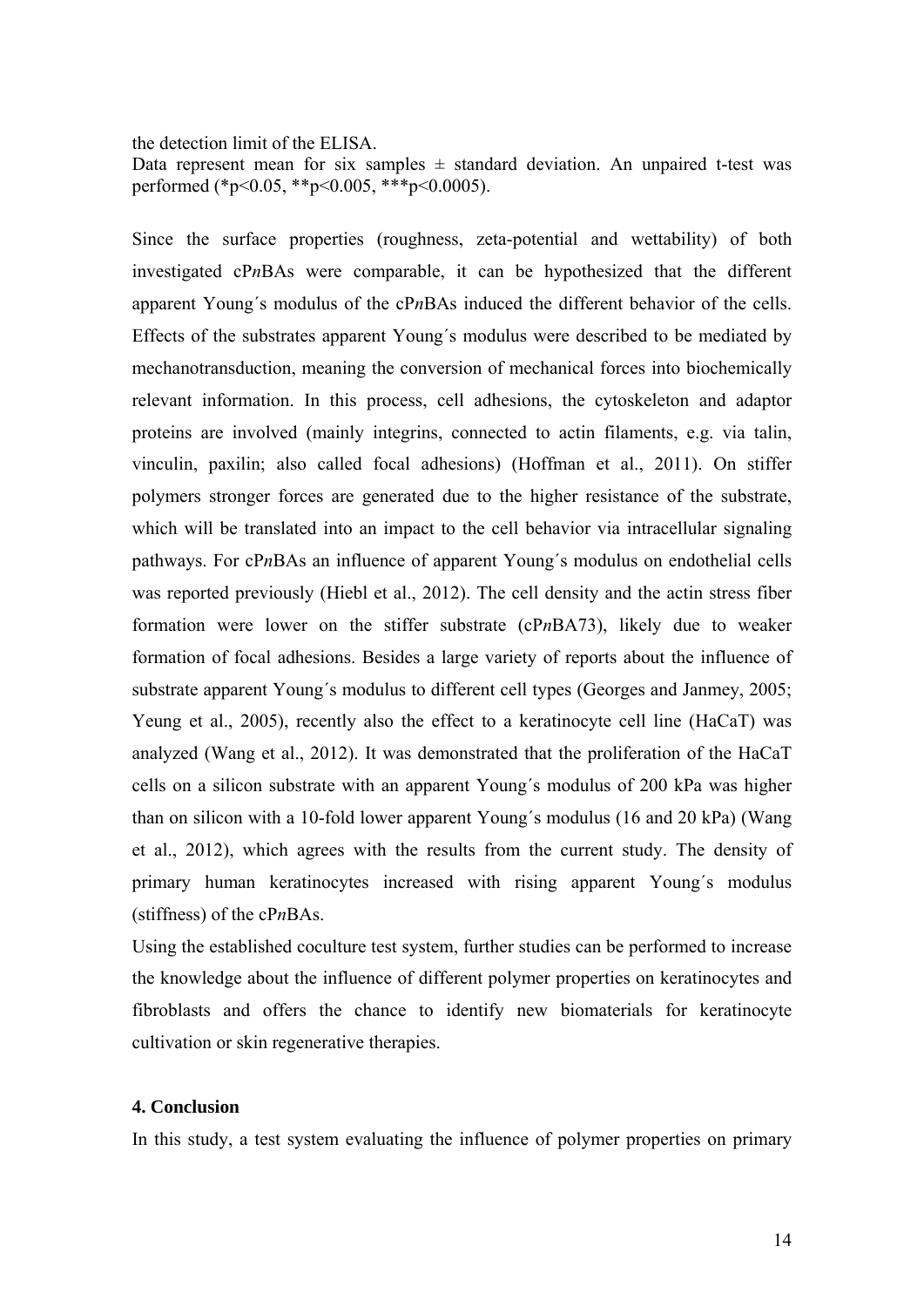human keratinocytes and fibroblasts in coculture including suitable culture medium, initial seeding densities for comparable cell growth, and methods to distinguish and characterize both cell types microscopically was established and it was demonstrated that it can be applied to evaluate cell-specific effects of biomaterials. Therefore, this system represents a useful tool for the selection of suitable polymers for potential applications such as keratinocyte cultivation or regenerative therapies of skin. On hydrophobic polymer networks with adjustable elasticities primary human keratinocytes and dermal fibroblasts adhered and were viable. Interestingly, in the coculture of both cell types a higher keratinocyte/fibroblast ratio, a lower deposition of ECM components and a lower concentration of keratinocyte-secreted inflammatory factors were found for cP*n*BA73 compared to the more elastic cP*n*BA04. Since the chemical and physical surface properties of both cP*n*BAs did not differ, it can be hypothesized that the apparent Young´s modulus of the polymers induced the cell specific effects.

For the future, coculture test systems using other cell types can also be applied for the evaluation of cell-specific effects of polymer-based biomaterials. For example, the knowledge-based improvement of degradable stent-polymers favoring endothelial cell adherence and proliferation, but suppressing the smooth muscle cell proliferation, could be feasible.

#### **5. Acknowledgements**

The authors thank the Bundesministerium für Bildung und Forschung for financial support through grant no. 0313910 (Berlin Brandenburg Center for Regenerative Therapies) and grant no. 0315696A (Poly4BioBB). K.T. is grateful to the Berlin-Brandenburg School for Regenerative Therapies DFG-GSC 203 for a fellowship.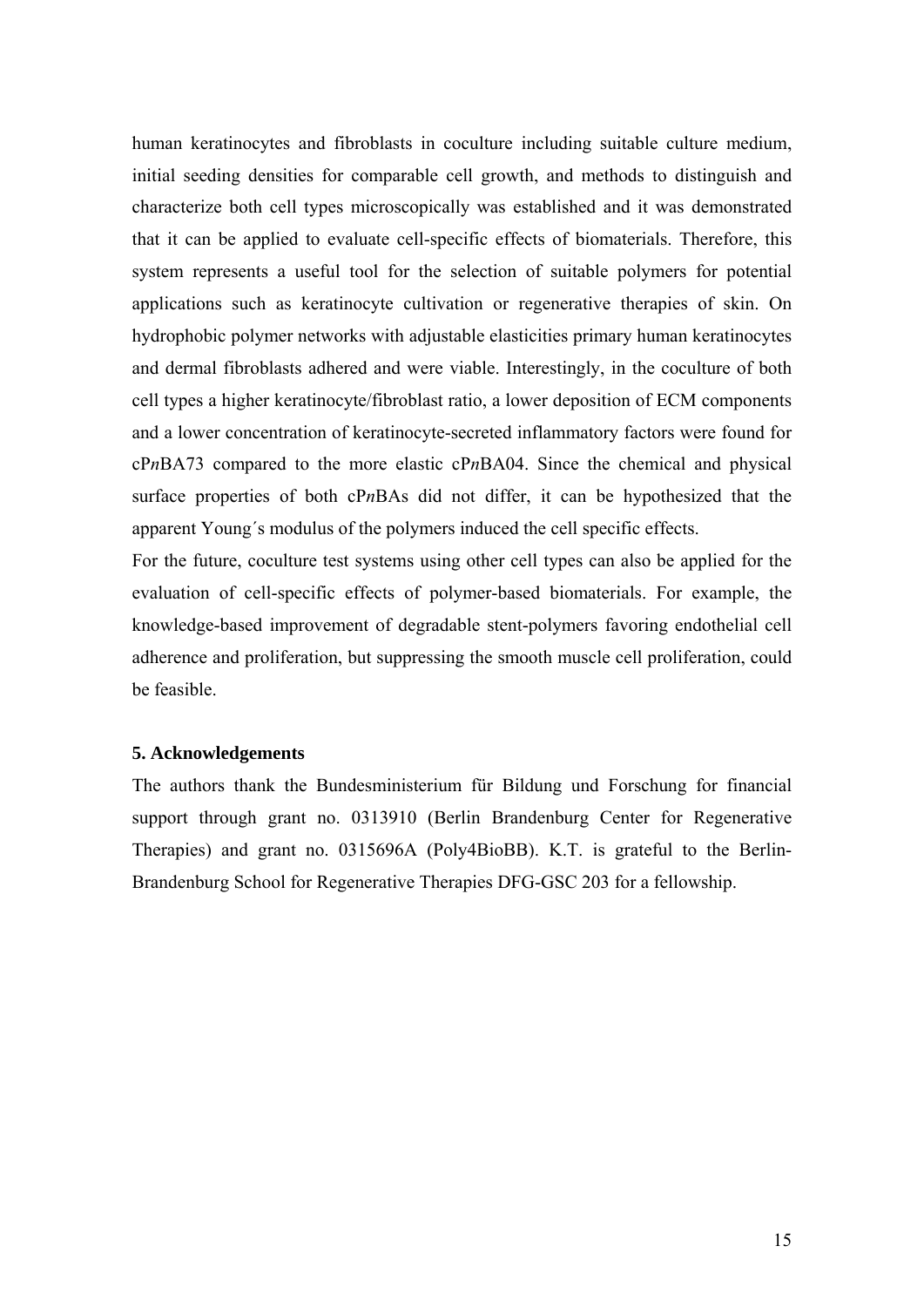# **6. References**

Aasen, T., Izpisua Belmonte, J.C., (2010) Isolation and cultivation of human keratinocytes from skin or plucked hair for the generation of induced pluripotent stem cells. Nat Protoc 5, 371-382.

Apte, R.N., (1995) Mechanisms of cytokine production by fibroblasts-implications for normal connective tissue homeostasis and pathological conditions. Folia Microbiol (Praha) 40, 392-404.

Braune, S., Honow, A., Mrowietz, C., Cui, J., Kratz, K., Hellwig, J., Uzum, C.,

Klitzing, R.V., Lendlein, A., Jung, F., (2011) Hemocompatibility of soft hydrophobic poly(n-butyl acrylate) networks with elastic moduli adapted to the elasticity of human arteries. Clin Hemorheol Microcirc 49, 375-390.

Corsini, E., Galli, C.L., (1998) Cytokines and irritant contact dermatitis. Toxicol Lett 102-103, 277-282.

Cui, J., Kratz, K., Hiebl, B., Jung, F., Lendlein, A., (2011) Soft poly(n-butyl acrylate) networks with tailored mechanical properties designed as substrates for in vitro models. Polymers for Advanced Technologies 22, 126-132.

Georges, P.C., Janmey, P.A., (2005) Cell type-specific response to growth on soft materials. Journal of Applied Physiology 98, 1547-1553.

Gorbet, M.B., Sefton, M.V., (2005) Endotoxin: the uninvited guest. Biomaterials 26, 6811-6817.

Grone, A., (2002) Keratinocytes and cytokines. Vet Immunol Immunopathol 88, 1-12. Grossman, R.M., Krueger, J., Yourish, D., Granelli-Piperno, A., Murphy, D.P., May, L.T., Kupper, T.S., Sehgal, P.B., Gottlieb, A.B., (1989) Interleukin 6 is expressed in high levels in psoriatic skin and stimulates proliferation of cultured human keratinocytes. Proc Natl Acad Sci U S A 86, 6367-6371.

Hiebl, B., Cui, J., Kratz, K., Frank, O., Schossig, M., Richau, K., Lee, S., Jung, F., Lendlein, A., (2012) Viability, morphology and function of primary endothelial cells on poly(n-butyl acrylate) networks having elastic moduli comparable to arteries. J Biomater Sci Polym Ed 23, 901-915.

Hoffman, B.D., Grashoff, C., Schwartz, M.A., (2011) Dynamic molecular processes mediate cellular mechanotransduction. Nature 475, 316-323.

Jiang, Y., Lu, S., Zeng, Y., (2011) Dermal fibroblast behaviour on micropatterned substrates with different pattern geometries. J Tissue Eng Regen Med 5, 402-409. Jubin, K., Martin, Y., Lawrence-Watt, D.J., Sharpe, J.R., (2011) A fully autologous coculture system utilising non-irradiated autologous fibroblasts to support the expansion of human keratinocytes for clinical use. Cytotechnology 63, 655-662.

Kanitakis, J., (2002) Anatomy, histology and immunohistochemistry of normal human skin. Eur J Dermatol 12, 390-401.

Kubo, K., Kuroyanagi, Y., (2005) A study of cytokines released from fibroblasts in cultured dermal substitute. Artificial Organs 29, 845-849.

Lammers, G., Tjabringa, G.S., Schalkwijk, J., Daamen, W.F., van Kuppevelt, T.H., (2009) A molecularly defined array based on native fibrillar collagen for the assessment of skin tissue engineering biomaterials. Biomaterials 30, 6213-6220.

Mayer, A., Kratz, K., Hiebl, B., Lendlein, A., Jung, F., (2012) Interaction of angiogenically stimulated intermediate CD163+ monocytes/macrophages with soft hydrophobic poly(*n*-butyl acrylate) networks with elastic moduli matched to that of human arteries. Artificial Organs 36, E28-E38.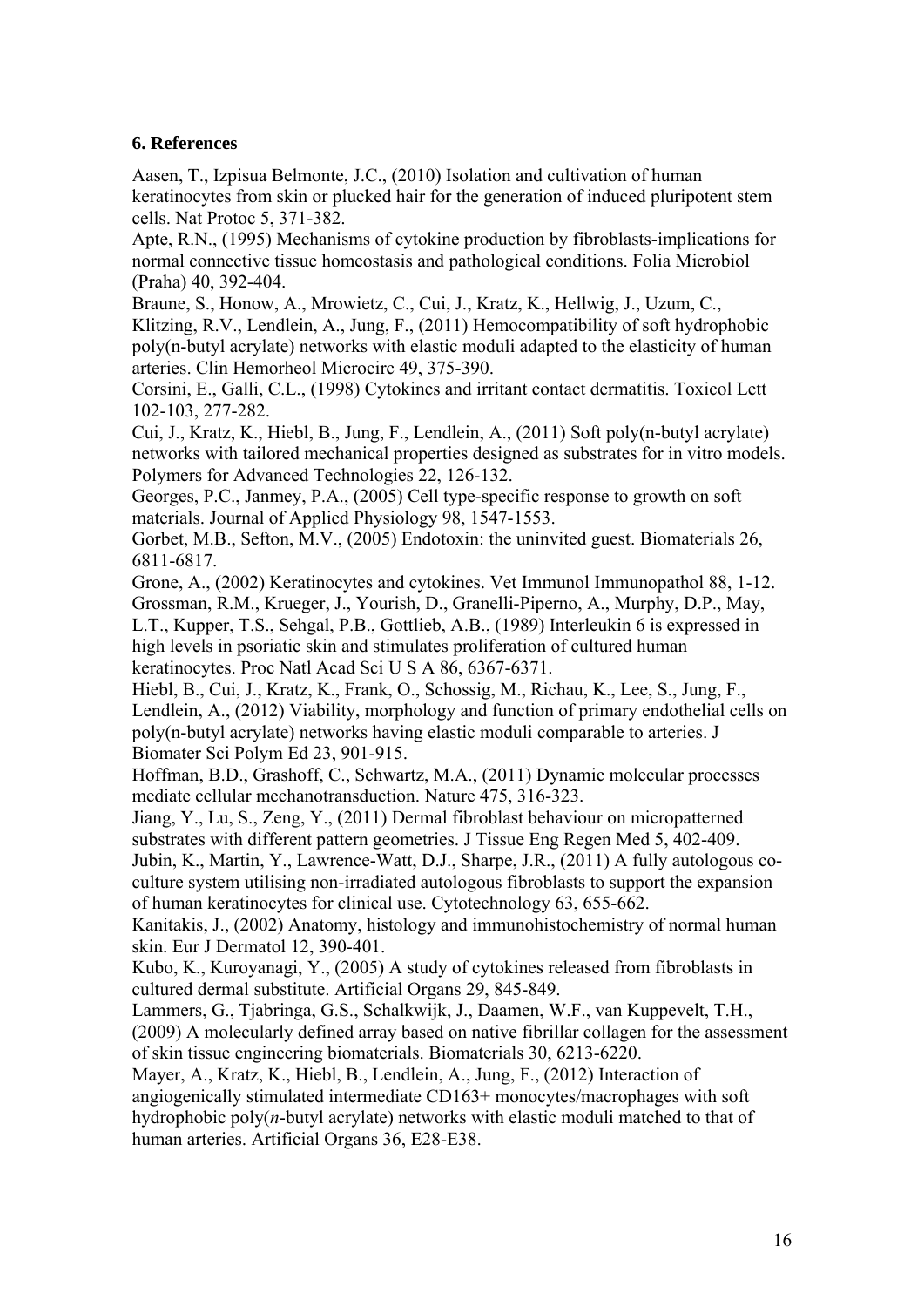McKenzie, R.C., Sauder, D.N., (1990) The role of keratinocyte cytokines in inflammation and immunity. J Invest Dermatol 95, 105S-107S.

Rheinwald, J.G., Green, H., (1975) Serial cultivation of strains of human epidermal keratinocytes: the formation of keratinizing colonies from single cells. Cell 6, 331-343. Rheinwald, J.G., Green, H., (1977) Epidermal growth factor and the multiplication of cultured human epidermal keratinocytes. Nature 265, 421-424.

Roch, T., Cui, J., Kratz, K., Lendlein, A., Jung, F., (2012) Immuno-compatibility of soft hydrophobic poly(*n*-butyl acrylate) networks with elastic moduli for regeneration of functional tissues. Clinical Haemorheology and Microcirculation 50, 131-142.

Scharnagl, N., Lee, S., Hiebl, B., Sisson, A., Lendlein, A., (2010) Design principles for polymers as substratum for adherent cells. Journal of Materials Chemistry 20, 8789- 8802.

Shastri, V.P., Lendlein, A., (2009) Materials in Regenerative Medicine. Advanced Materials 21, 3231-3234.

Shirakata, Y., (2010) Regulation of epidermal keratinocytes by growth factors. J Dermatol Sci 59, 73-80.

Stark, H.J., Baur, M., Breitkreutz, D., Mirancea, N., Fusenig, N.E., (1999) Organotypic keratinocyte cocultures in defined medium with regular epidermal morphogenesis and differentiation. J Invest Dermatol 112, 681-691.

Stoppato, M., Carletti, E., Maniglio, D., Migliaresi, C., Motta, A., (2013) Functional role of scaffold geometries as a template for physiological ECM formation: evaluation of collagen 3D assembly. Journal of tissue engineering and regenerative medicine 7, 161-168.

Trescher, K., Roch, T., Cui, J., Kratz, K., Jünger, M., Lendlein, A., Jung, F., (2012a) Behaviour of primary human keratinocytes and fibroblasts on soft poly(n-butyl acrylate) networks with tailored mechanical properties. ADF Abstracts 2012. Exp Dermatol, 21: e8.

Trescher, K., Scharnagl, N., Kratz, K., Roch, T., Lendlein, A., Jung, F., (2012b) Adherence and viability of primary human keratinocytes and primary human dermal fibroblasts on acrylonitrile-based copolymers with different concentrations of positively charged functional groups. Clin Hemorheol Microcirc 52, 391-401.

Waelti, E.R., Inaebnit, S.P., Rast, H.P., Hunziker, T., Limat, A., Braathen, L.R., Wiesmann, U., (1992) Co-culture of human keratinocytes on post-mitotic human dermal fibroblast feeder cells: production of large amounts of interleukin 6. J Invest Dermatol 98, 805-808.

Wang, Y., Wang, G., Luo, X., Qiu, J., Tang, C., (2012) Substrate stiffness regulates the proliferation, migration, and differentiation of epidermal cells. Burns 38, 414-420. Werner, S., Krieg, T., Smola, H., (2007) Keratinocyte-fibroblast interactions in wound healing. J Invest Dermatol 127, 998-1008.

Wilmer, J.L., Burleson, F.G., Kayama, F., Kanno, J., Luster, M.I., (1994) Cytokine induction in human epidermal keratinocytes exposed to contact irritants and its relation to chemical-induced inflammation in mouse skin. J Invest Dermatol 102, 915-922.

Yeung, T., Georges, P.C., Flanagan, L.A., Marg, B., Ortiz, M., Funaki, M., Zahir, N., Ming, W., Weaver, V., Janmey, P.A., (2005) Effects of substrate stiffness on cell morphology, cytoskeletal structure, and adhesion. Cell Motil Cytoskeleton 60, 24-34. Yoshikawa, H.Y., Cui, J., Kratz, K., Matsuzaki, T., Nakabayashi, S., Marx, A., Engel, U., Lendlein, A., Tanaka, M., (2012) Quantitative Evaluation of Adhesion of